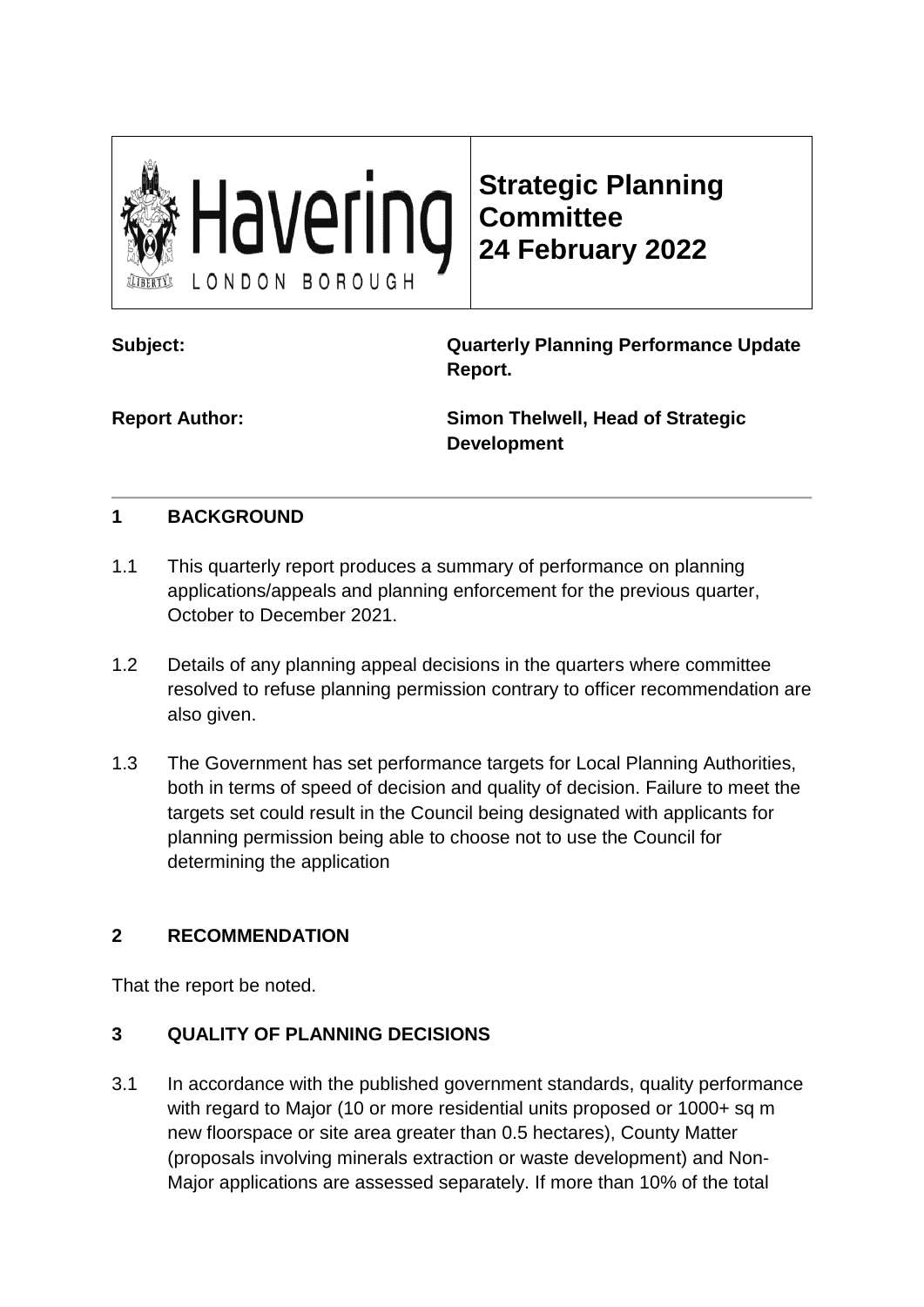decisions in each category over the stated period were allowed on appeal, the threshold for designation would be exceeded. Due to the fact that 10% of the number of non-major decisions made exceeds the total number of appeals, there is no chance of designation so the performance against the non-major target will not be published in this report, although it will still be monitored by officers.

3.2 In December 2020, the then MHCLG announced that there would be two periods of assessment for the purposes of designation:

- decisions between 1 April 2018 and 31 March 2020, with subsequent appeal decisions to December 2020 (as previously reported, the Council is not at risk of designation for this period).

- decisions between 1 April 2019 and 31 March 2021, with subsequent appeal decisions to December 2021

3.3 The final figures for April 2019 to March 2021 are:

Total number of planning decisions over period: 56 Number of appeals allowed: 2 % of appeals allowed: 3.6% Appeals still to be determined: N/A Refusals which could still be appealed: N/A

County Matter Applications:

Total number of planning decisions over period: 4 Number of appeals allowed: 0 % of appeals allowed: 0% Appeals still to be determined: N/A Refusals which could still be appealed: N/A

- 3.4 Based on the above, the Council is not at risk of designation for this period.
- 3.5 Although, no announcements regarding further periods for assessment have been made, it is considered that monitoring of the next rolling two year assessment periods should take place – this would be decisions between 1 April 2020 and 31 March 2022 with subsequent appeal decisions to December 2022 and decisions between 1 April 2021 and 31 March 2023 with subsequent appeal decisions to December 2023.
- 3.6 The current figures for April 2020 to March 2022 are:

Total number of planning decisions over period: 58 Number of appeals allowed: 1 % of appeals allowed: 1.7%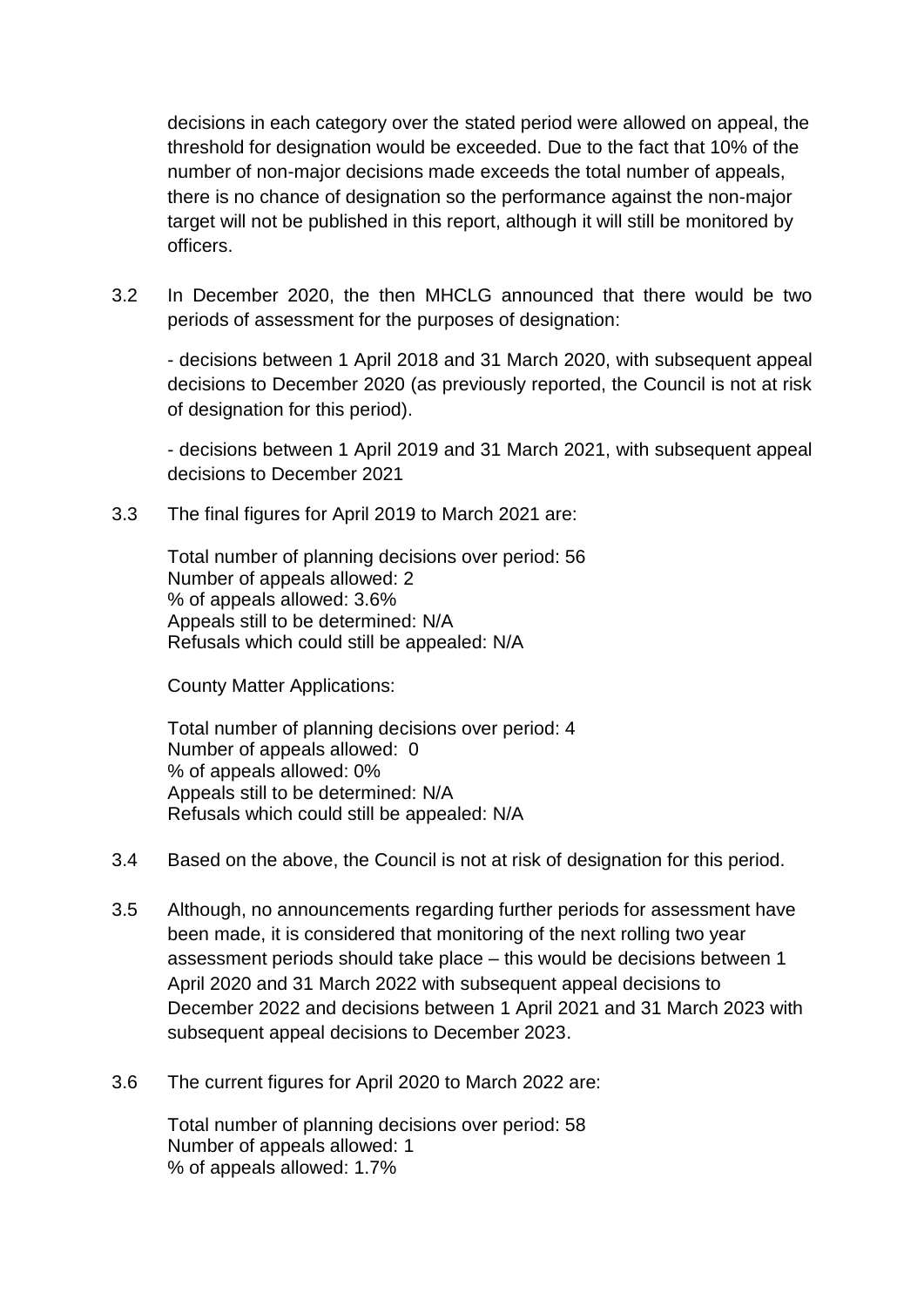Appeals still to be determined: 3 Refusals which could still be appealed: 2

County Matter Applications:

Total number of planning decisions over period: 1 Number of appeals allowed: 0 % of appeals allowed: 0% Appeals still to be determined: 0 Refusals which could still be appealed: 0

- 3.7 Due to the low number of decisions that we take that are majors or county matters, any adverse appeal decision can have a significant effect on the figure. Based on the above, it is considered that at this time there is a risk of designation. The figure will continue to be carefully monitored.
- 3.8 The current figures for April 2021 to March 2023 are:

Total number of planning decisions over period: 29 Number of appeals allowed: 0 % of appeals allowed: 0% Appeals still to be determined: 1 Refusals which could still be appealed: 2

County Matter Applications:

Total number of planning decisions over period: 0 Number of appeals allowed: 0 % of appeals allowed: 0% Appeals still to be determined: 0 Refusals which could still be appealed: 0

- 3.9 Based on the above, it is considered that at this time there is a risk of designation. The figure will continue to be carefully monitored.
- 3.10 As part of the quarterly monitoring, it is considered useful to provide details of the performance of appeals generally and summarise any appeal decisions received where either the Strategic Planning Committee/Planning Committee resolved to refuse planning permission contrary to officer recommendation. This is provided in the tables below.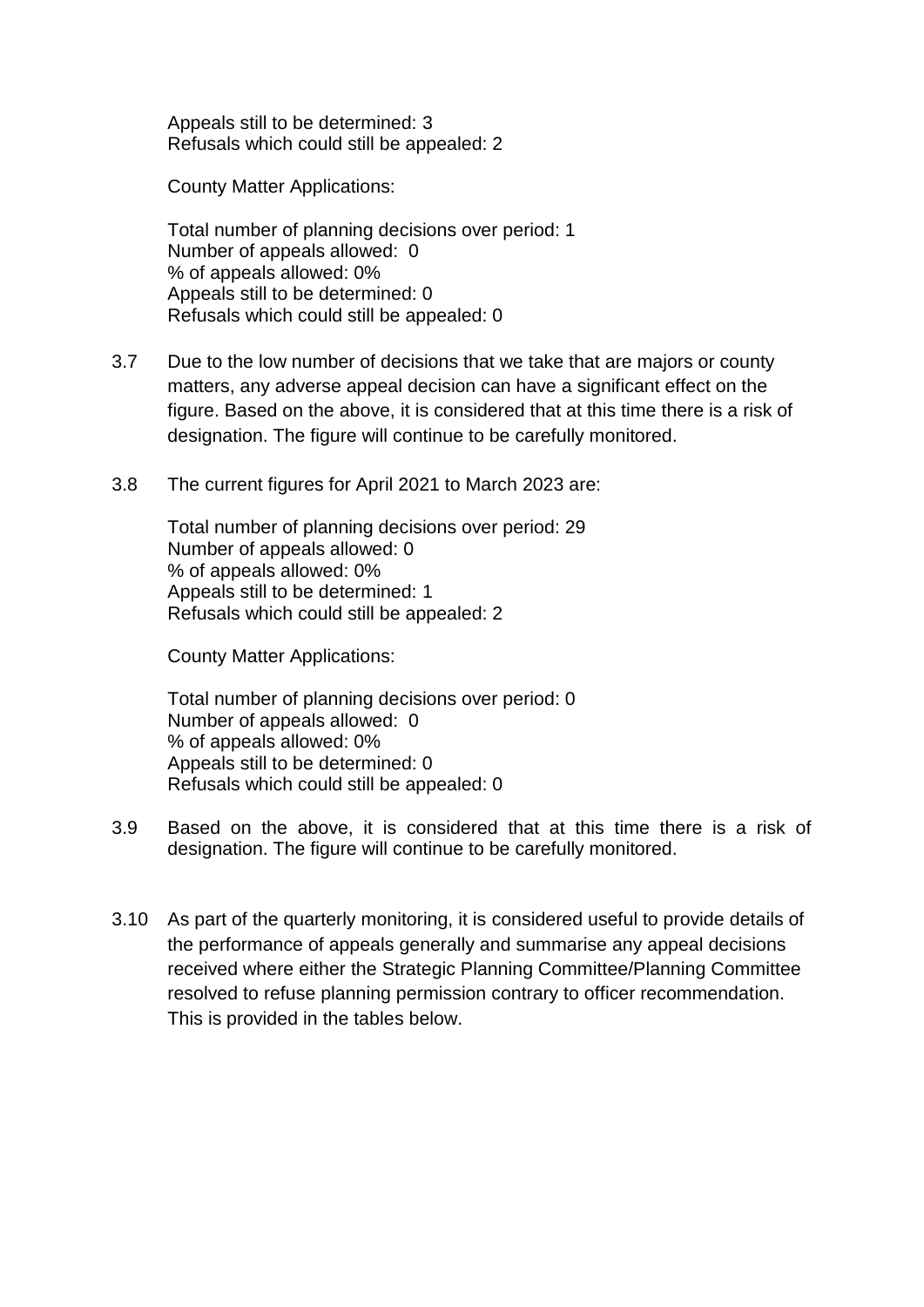| <b>Appeal Decisions Oct-Dec 2021</b>                                                                                                                                                                                                                        |            |  |  |  |
|-------------------------------------------------------------------------------------------------------------------------------------------------------------------------------------------------------------------------------------------------------------|------------|--|--|--|
| <b>Total Number of Appeal Decisions -</b>                                                                                                                                                                                                                   | 34         |  |  |  |
| <b>Appeals Allowed -</b>                                                                                                                                                                                                                                    | 10         |  |  |  |
| <b>Appeals Dismissed -</b>                                                                                                                                                                                                                                  | 24         |  |  |  |
| % Appeals Allowed -                                                                                                                                                                                                                                         | <b>29%</b> |  |  |  |
| Officer Comment – The appeals allowed % for this quarter has decreased significantly<br>when compared to previous quarters $-$ the average for the year is 43% appeals<br>allowed which is above what has been the case in previous years. Appeal decisions |            |  |  |  |

will be monitored with updates as necessary.

#### **Appeal Decisions where Committee Decision Contrary to Officer Recommendation**

| <b>Total Number of Appeal Decisions -</b> |       |
|-------------------------------------------|-------|
| <b>Appeals Allowed -</b>                  | 0     |
| <b>Appeals Dismissed -</b>                | O     |
| % Appeals Allowed -                       | $0\%$ |

| <b>Appeal Decisions Oct-Dec 2021</b>                     |                    |                   |                 |                            |  |
|----------------------------------------------------------|--------------------|-------------------|-----------------|----------------------------|--|
| Decision by Committee Contrary to Officer Recommendation |                    |                   |                 |                            |  |
| Date of                                                  | <b>Application</b> | <b>Summary</b>    | Appeal          | <b>Summary of</b>          |  |
| <b>Committee</b>                                         | <b>Details</b>     | <b>Reason for</b> | <b>Decision</b> | <b>Inspectors Findings</b> |  |
|                                                          |                    | <b>Refusal</b>    |                 |                            |  |
| <b>NONE</b>                                              | <b>NONE</b>        | <b>NONE</b>       | <b>NONE</b>     | <b>NONE</b>                |  |
|                                                          |                    |                   |                 |                            |  |

### **4 SPEED OF PLANNING DECISIONS**

4.1 In accordance with the published government standards, speed of decision applies to all major and non-major development applications, with the threshold for designation set as follows:

Speed of Major Development (and County Matters) – 60% of decisions within timescale (13 or 16 weeks or such longer time agreed with the applicant)

Speed of Non-Major Development - 70% of decisions within timescale (8 weeks or such longer time agreed with the applicant)

- 4.2 In December 2020 MHCLG announced that there would be two periods assessed for the purposes of designation:
	- Decisions made between October 2018 and September 2020 (as previously reported, the Council is not at risk of designation for this period)
	- Decisions made between October 2019 and September 2021 (as previously reported, the Council is not at risk of designation for this period)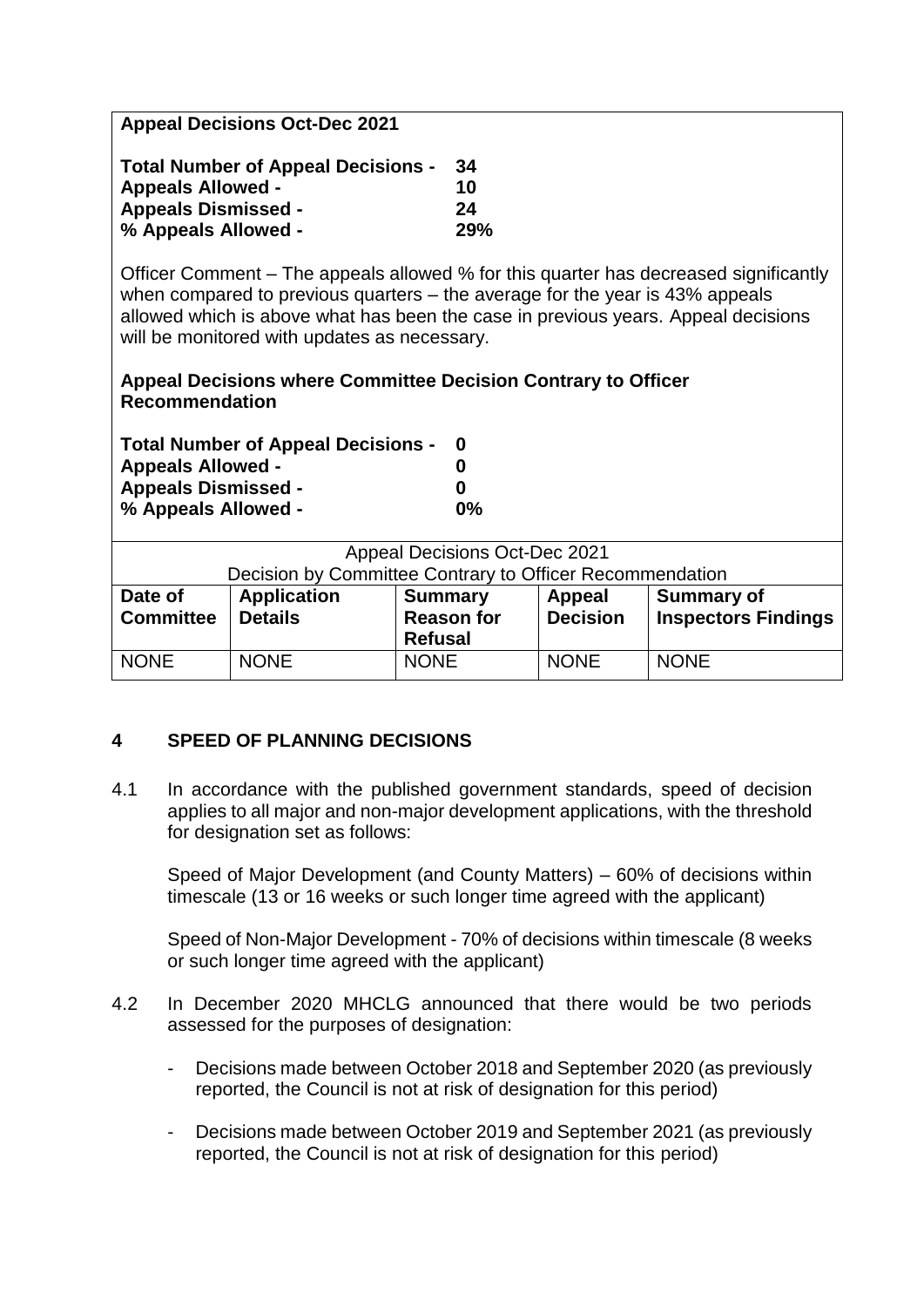- 4.3 Although, no announcements regarding further periods for assessment have been made, it is considered that monitoring of the next rolling two year assessment period should take place – this would be decisions between 1 October 2020 and 30 September 2022.
- 4.4 Performance to date on these is as follows:

October 2020 to December 2021 (to date)

Major Development  $(33 \text{ out of } 34)$  – 97% in time

County Matter  $(0 \text{ out of } 0)$  – N/A

Non-Major Decisions –  $(2529 \text{ out of } 2621)$  96% in time

4.4 The Council is currently not at risk of designation due to speed of decisions. The figure for future periods will continue to be monitored.

### **5 PLANNING ENFORCEMENT**

5.1 There are no designation criteria for planning enforcement. For the purposes of this report, it is considered useful to summarise the enforcement activity in the relevant quarter. This information is provided below:

| Oct - Dec 2021                                         |                                      |  |  |  |
|--------------------------------------------------------|--------------------------------------|--|--|--|
| Number of Enforcement Complaints Received: 147         |                                      |  |  |  |
|                                                        |                                      |  |  |  |
| <b>Number of Enforcement Complaints Closed:</b><br>145 |                                      |  |  |  |
|                                                        |                                      |  |  |  |
| <b>Number of Enforcement Notices Issued:</b><br>24     |                                      |  |  |  |
| <b>Enforcement Notices Issued in Quarter</b>           |                                      |  |  |  |
|                                                        |                                      |  |  |  |
| <b>Address</b>                                         | <b>Subject of Notice</b>             |  |  |  |
| 2 Berther Road, Hornchurch                             | 1) Unauthorised extensions,          |  |  |  |
|                                                        | enclosures, seating areas and        |  |  |  |
|                                                        | heat pumps                           |  |  |  |
|                                                        | 2) Breach of conditions – noise      |  |  |  |
|                                                        | measures                             |  |  |  |
| 5 Dorian Road, Hornchurch                              | Unauthorised building                |  |  |  |
| 99 Howard Road, Upminster                              | Unauthorised roof enlargement        |  |  |  |
| Units H and I, 23 Danes Road,                          | Unauthorised change of use to gym    |  |  |  |
| Romford                                                |                                      |  |  |  |
| 26 King Edward Avenue, Rainham                         | Unauthorised roof extensions         |  |  |  |
| 319 Rush Green Road, Romford                           | Unauthorised use of rear for storage |  |  |  |
| East Hall Farm, East Hall Lane,                        | Unauthorised use for car repairs and |  |  |  |
| Rainham                                                | breaking and open storage.           |  |  |  |
|                                                        | Unauthorised office buildings.       |  |  |  |
| Old Station Lane, Rainham                              | Unauthorised take-away food trailer  |  |  |  |
| 23 Montgomery Crescent, Romford                        | <b>Unauthorised HMO</b>              |  |  |  |